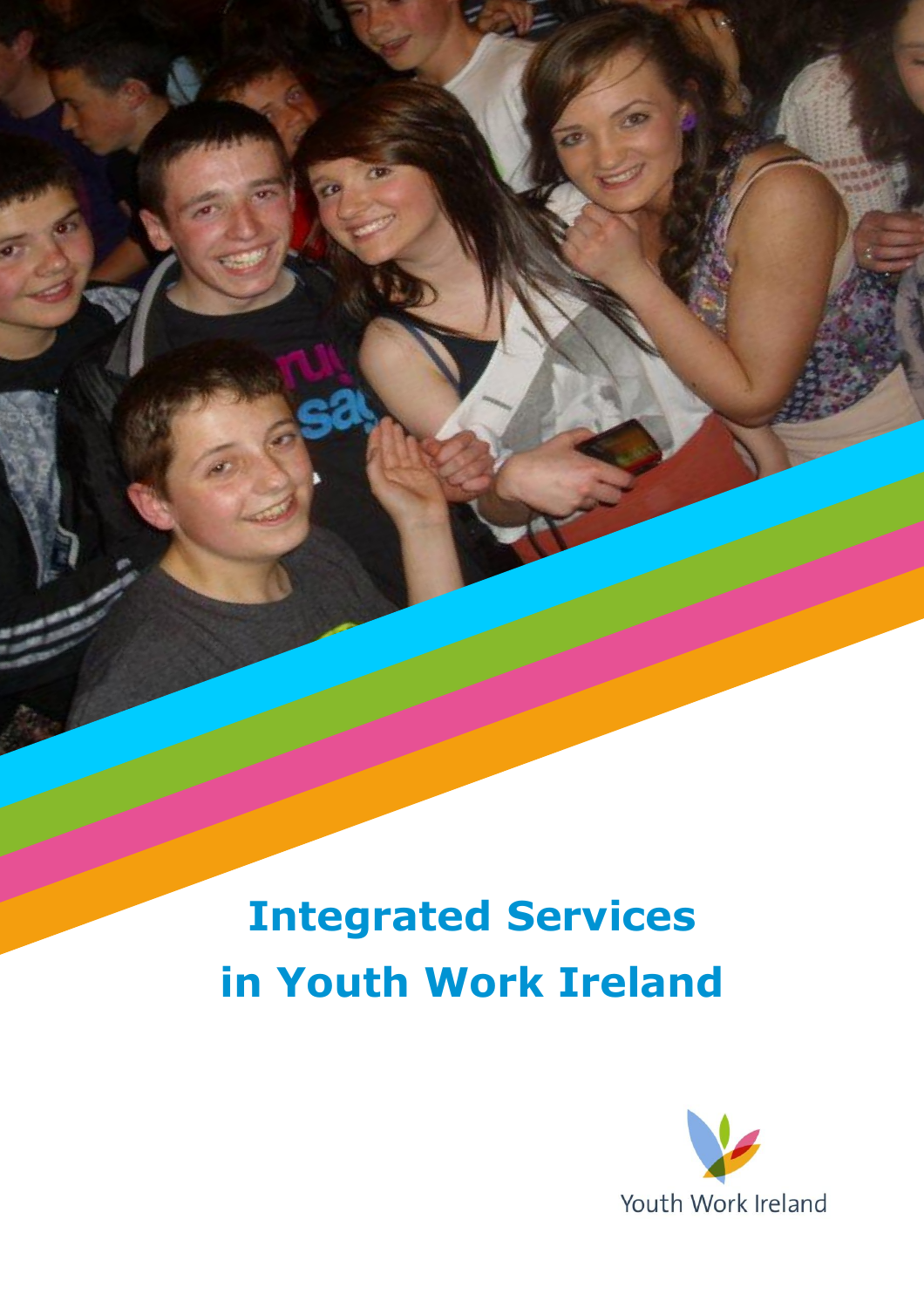## **YOUTH WORK IRELAND**

**By**

## **Youth Work Ireland**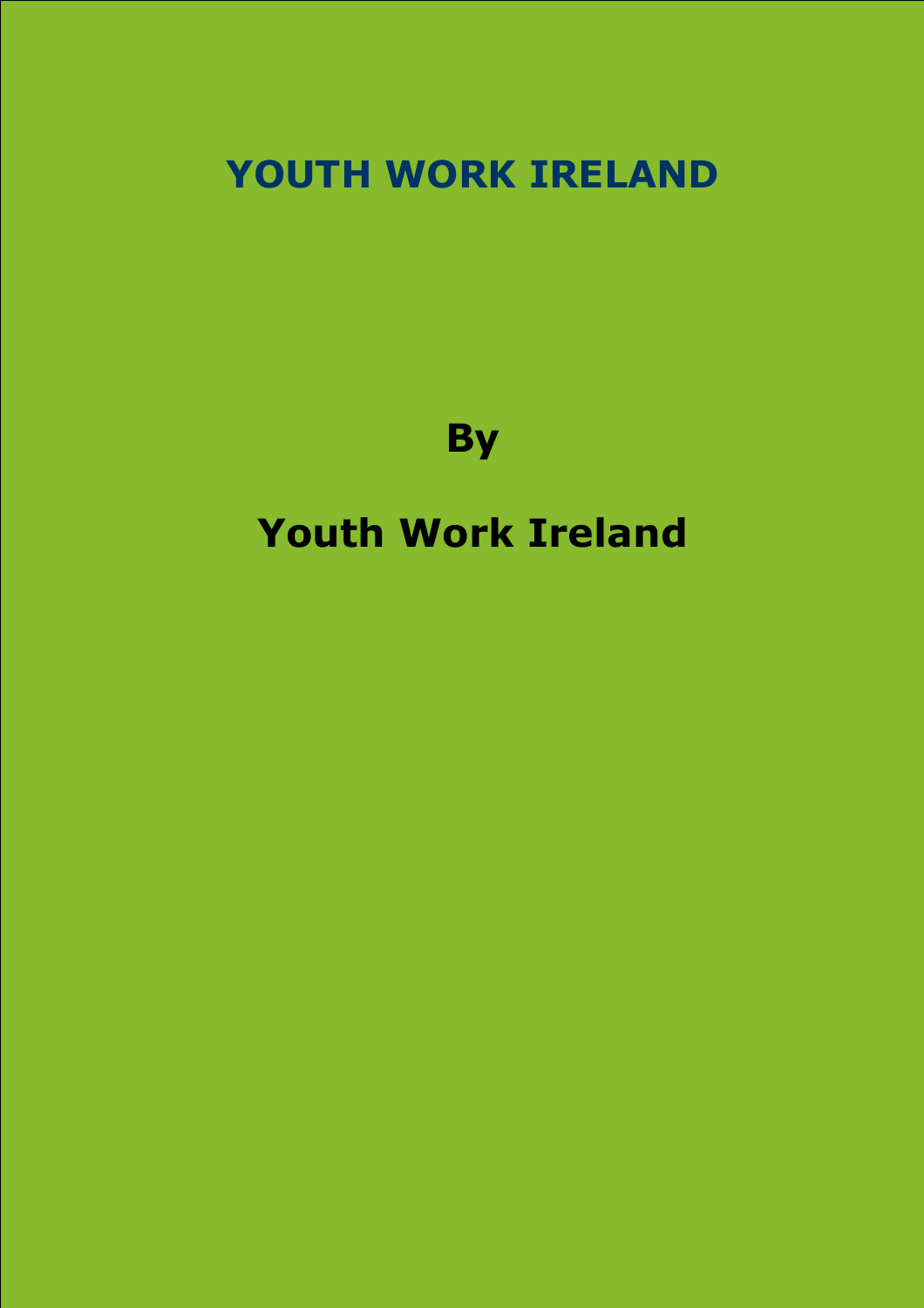### **ACKNOWLEDGEMENTS**

- **Youth Work Ireland Regional Directors Network Youth Information Sub Group; Fran Bissett, Resources and Projects Manager, Youth Work Ireland; Mary Mescal, Regional Director, Ossory Youth; Paul Gralton, Director of Federal Services, Youth Work Ireland; Lorraine Thompson, Regional Director, Donegal Youth Service**
- **Youth Work Ireland Member Youth Service Regional Managers and Staff and Youth Work Ireland National Office Staff who contributed to the review and drafting process.**

#### **COPYRIGHT REPRODUCTION PERMISSION**

**Permission is granted to photocopy and/or reproduce content from this publication providing the source is recognised.**

#### **DISCLAIMER**

**Although every effort has been made to ensure that the information in this policy is accurate and up to date at the time of going to print, Youth Work Ireland cannot accept responsibility or liability for any errors or omissions.**

**© Youth Work Ireland, 2011**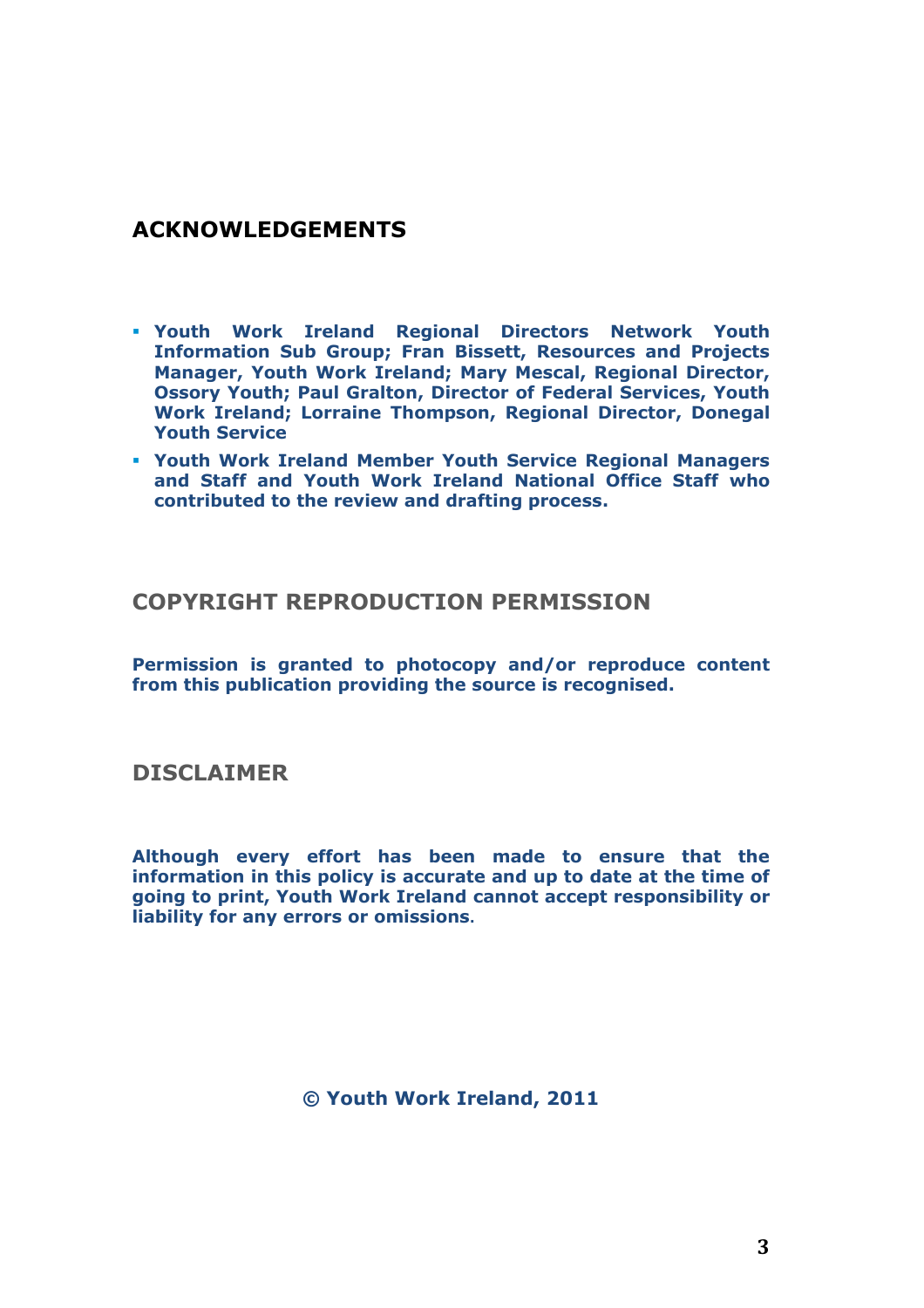## **Youth Work Ireland**

Youth Work Ireland is a federation of local youth services throughout the country who work in the interest of young people through the provision of a range of services and who share a common ethos and approach.

### **Our Vision**

Youth Work Ireland has a clear and unambiguous view of the kind of society we want to contribute to developing.

Our vision states this clearly as: *'A more equal and sustainable world where all young people are valued and involved.'*

### **Our Mission**

Our mission is: *'to contribute to changing society for the benefit of young people.'*

We will achieve this by deploying the resources of the Federation, both nationally and at a regional level through the engagement of Boards, staff and countless volunteers in order to:

- Promote quality youth work
- Build our capacity
- Work to realise the rights of young people
- Influence decision making and policy

### **Our Beliefs**

We have a positive view of young people, their dignity and worth

All young people have rights and should be supported to realise these

Young People have the potential to effect change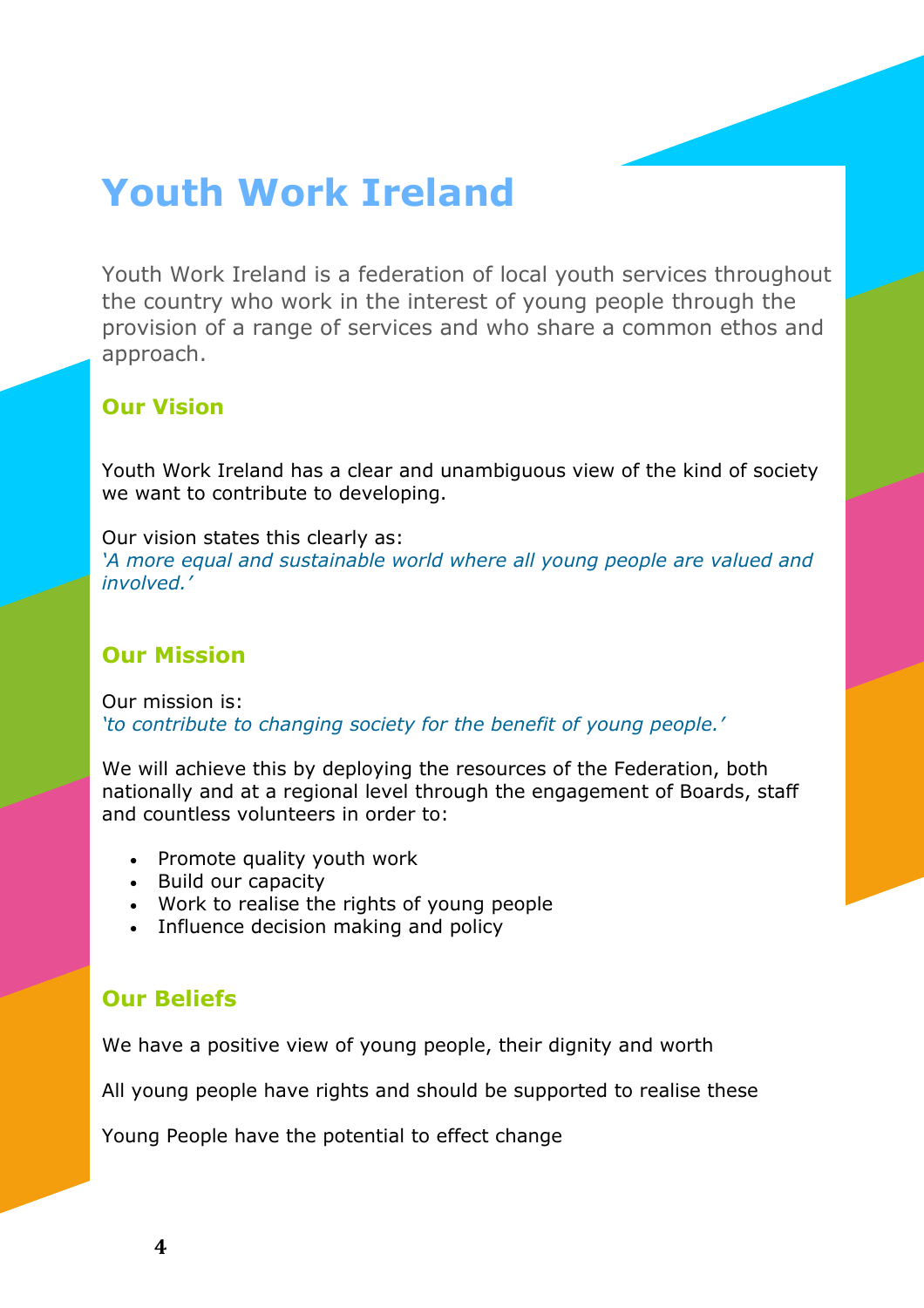| <b>Contents</b>                         | Page |
|-----------------------------------------|------|
|                                         |      |
| What do we mean by Integrated Services8 |      |
| What does this mean for Young People 12 |      |
|                                         |      |
| <b>Youth Work Ireland Integrated</b>    |      |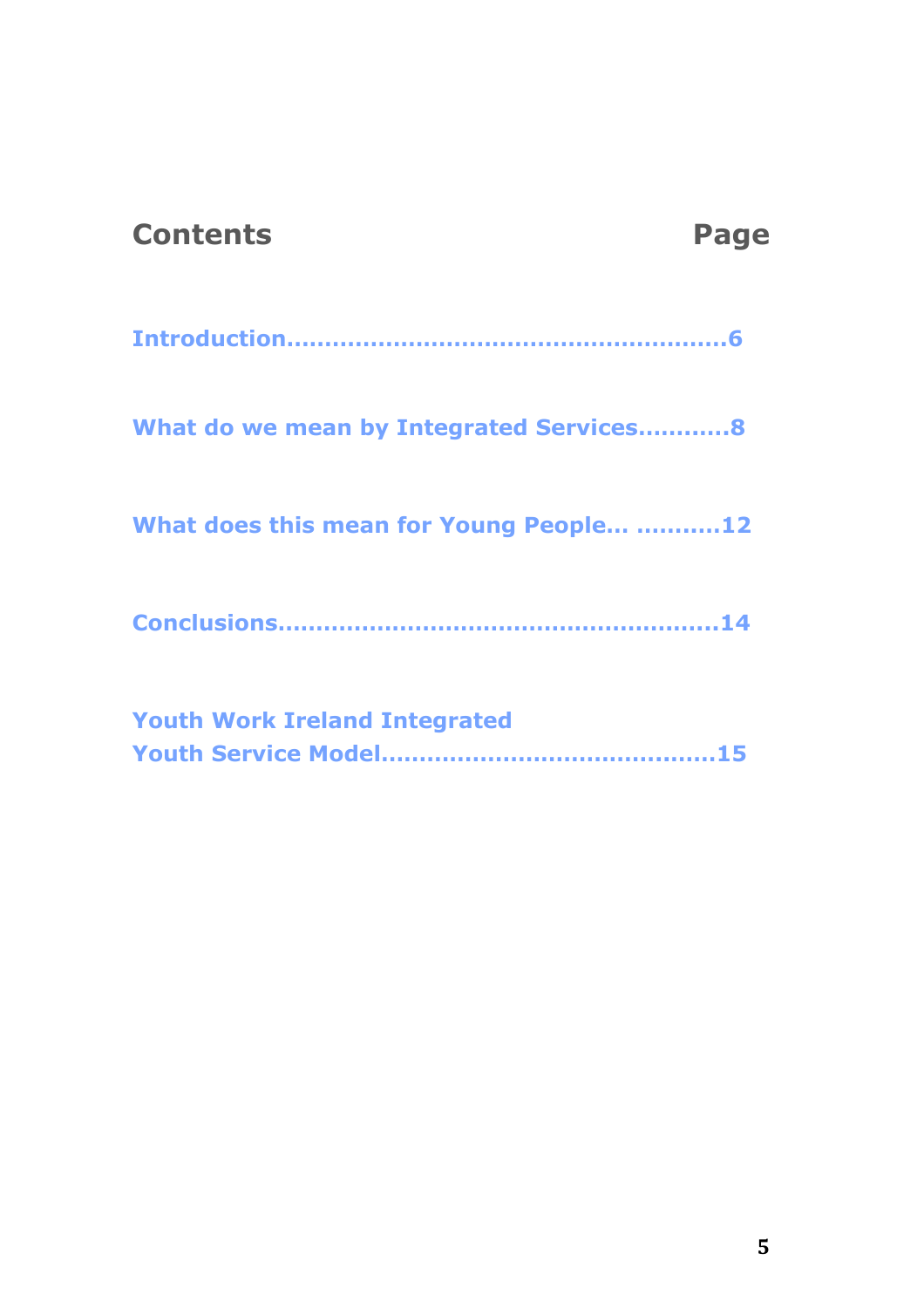## **INTRODUCTION**

Youth Work Ireland is committed to the development of quality youth services throughout the Country delivered through our twenty-two member services.

Our Members work with 7,554 volunteers, employ 847 staff (including 357 staff on employment schemes) and support 72,182 young people (21,669: youth clubs, 50,517: other programmes/projects) in a range of targeted and mainstream programmes.

Effective Youth Work is dependent on the quality of the relationship built between young people and adults.

Youth work is a process which:

- Is educational and promotes learning and development.
- Enables young people to try out new opportunities and experiences.
- Works to empower people identifying their strengths and enabling them to meet their individual and collective needs, helping them to be creative, active and participative within society.
- **Is young person centred.**

Youth work is about:

- Participation by young people in the choices and decisions that affect them.
- Strengths based: recognising young people's importance within communities.
- **Empowerment of young people so that they can have a greater** influence on matters which affect them.
- Support for young people to explore their personal, social and political responsibilities.
- Opportunities for young people to learn, develop and express themselves.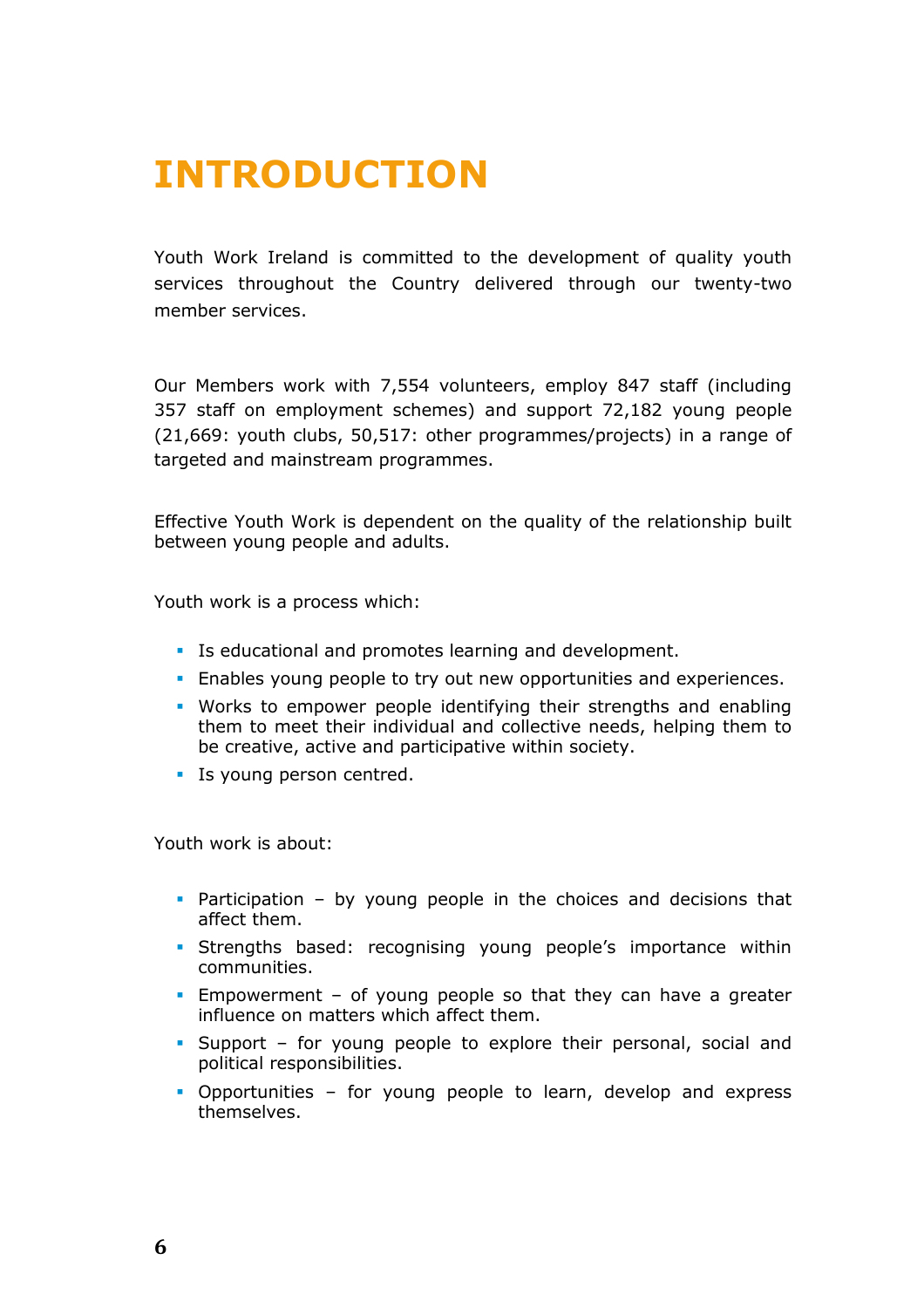Youth Work Ireland is committed to an integrated model of youth work delivery and this paper sets out what that model is.

On the basis of taking a young person centred approach to our services we can begin to construct what an integrated youth service looks like. The following description contained herein should provide a clear picture of our services to other key stakeholders namely:

- secondary users such as the parents and community
- **funders**
- **other services and providers**
- service deliverers (boards, management, volunteers and staff)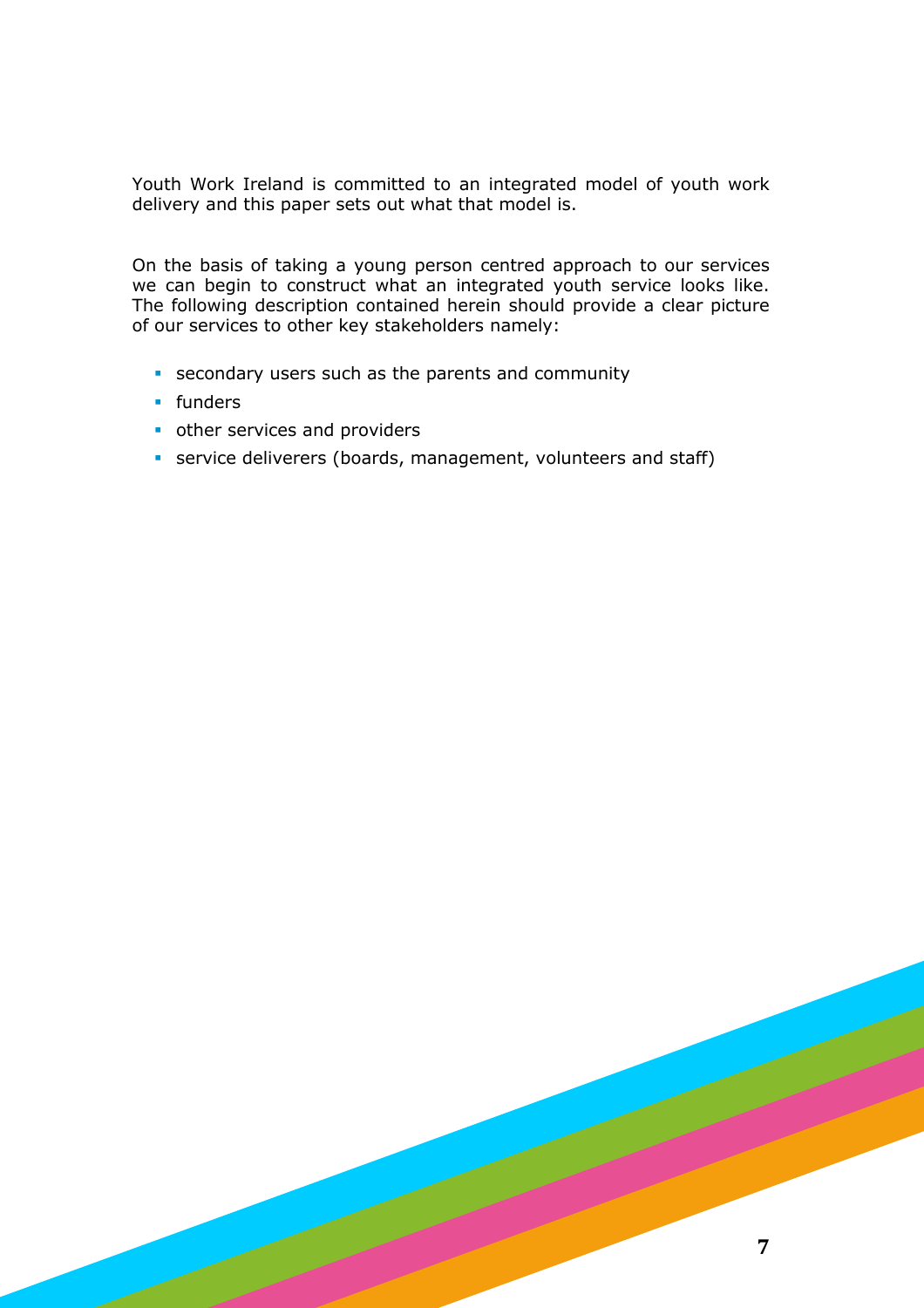### **What do we mean by Integrated Services?**

In the context of the Local Youth Service integration means combining, bringing together, or integrating our shared values, guiding principles, shared vision, staff, projects, training, programmes, activities, space and volunteers to ensure that when young people engage with our services they are engaged with as a "*whole Young Person*" (our model of integration is not about crises intervention/management nor is it driven by crises it is about combining our resources so that we can engage with the whole young person).

Youth Work Ireland believes in a strengths based approach to youth work that recognises at times the value of supporting young people in need.

When we talk about integration we are talking about: How we work.

How our work is perceived and understood by young people, families of young people we work with, our staff and volunteers, communities, other agencies, and funders

There are some basic but important principles which begin to suggest an integrated service to us. The view of our services should be seen from the perspective of the young people using the service:

- Young people engage with youth work not as a problem
- Youth work will help young people identify their strengths and resources
- Youth work will help them further develop these strengths and resources
- Youth work will seek to provide appropriate supports where needed
- The whole of service will be open to a young person at any point of entry to the service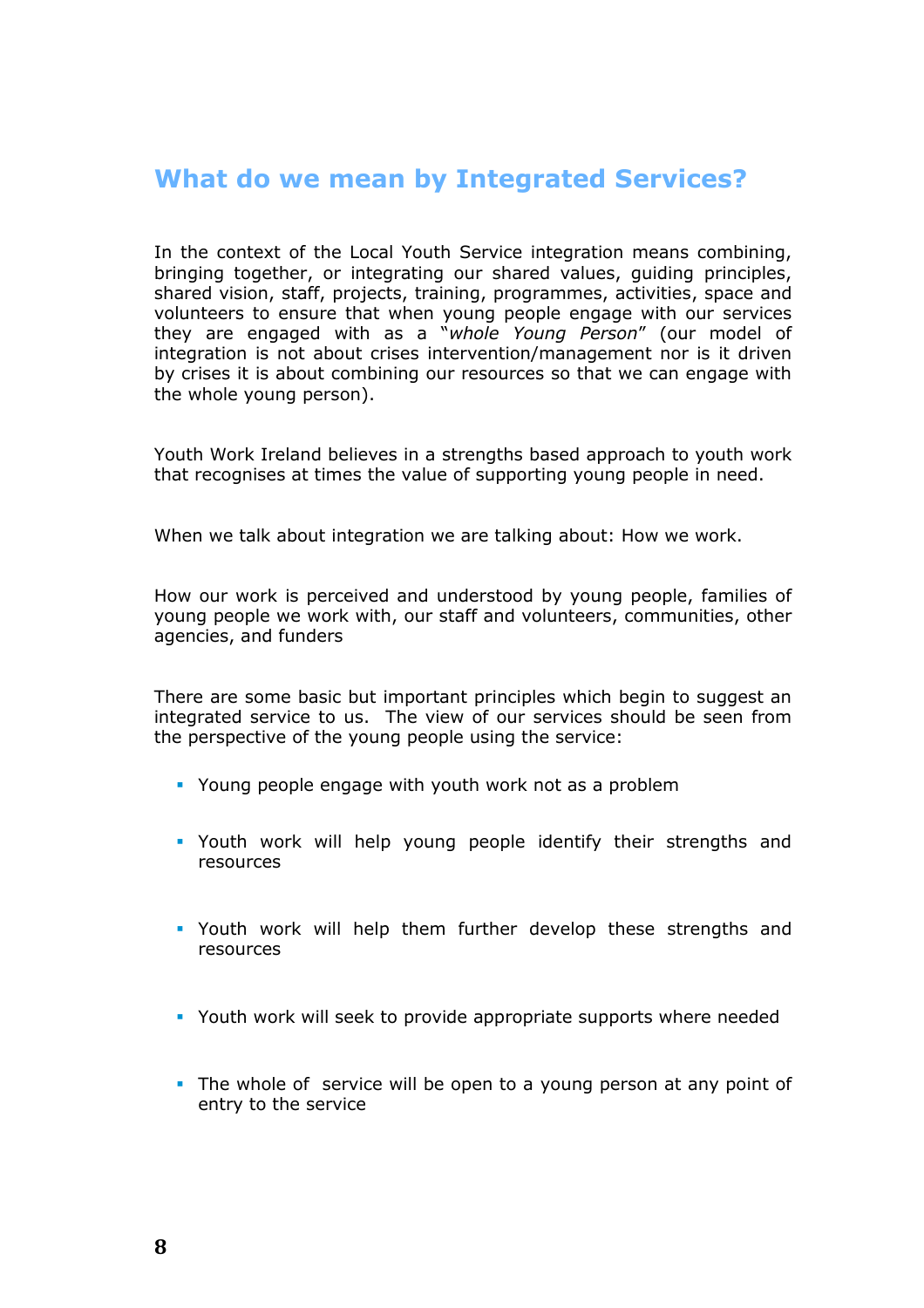- If a young person needs additional supports that are available internally these will be available
- If a young person has a strength or interest that can be furthered internally these will be available
- If a young person needs additional supports that are available externally these will be made known to the young person
- If a young person has a strength or interest that can be furthered externally these opportunities will be made known
- If a service or interest is not available locally either internally or externally youth service will develop an appropriate response with young people

It is important to stress that our role is not always in the direct delivery of services but may involve enabling young people to advocate and campaign for services, to give them the skills and support to address a need, seize an opportunity, use their skills (for example; developing peer support projects; refer or signpost young people to other providers and services; to campaign and advocate for services as an organisation.

Integrated service are planned, this means establishing clear outcomes for young people, and meeting with stakeholders and being clear about what a service is and does and what it does not do. Youth services are not a panacea and not all areas of support for young people fall into our remit; however we are well placed to work with young people and other stakeholders in supporting the development of appropriate responses, strategies and services. Sometimes our role is to make sure young people are heard, we are uniquely placed to work with young people on identifying needs and issues impacting on their lives.

Integrated services are delivered by staff teams who are clear about the role of the organisation and what their contribution to delivery is. Staff of an integrated service will see their work as part of the offer to young people and as complimentary to rather than separate from the rest of the offer. This means staff should spend time together in a number of forums developing the work and delivery of the service. This in turn means that workers and services need to share information on what is happening to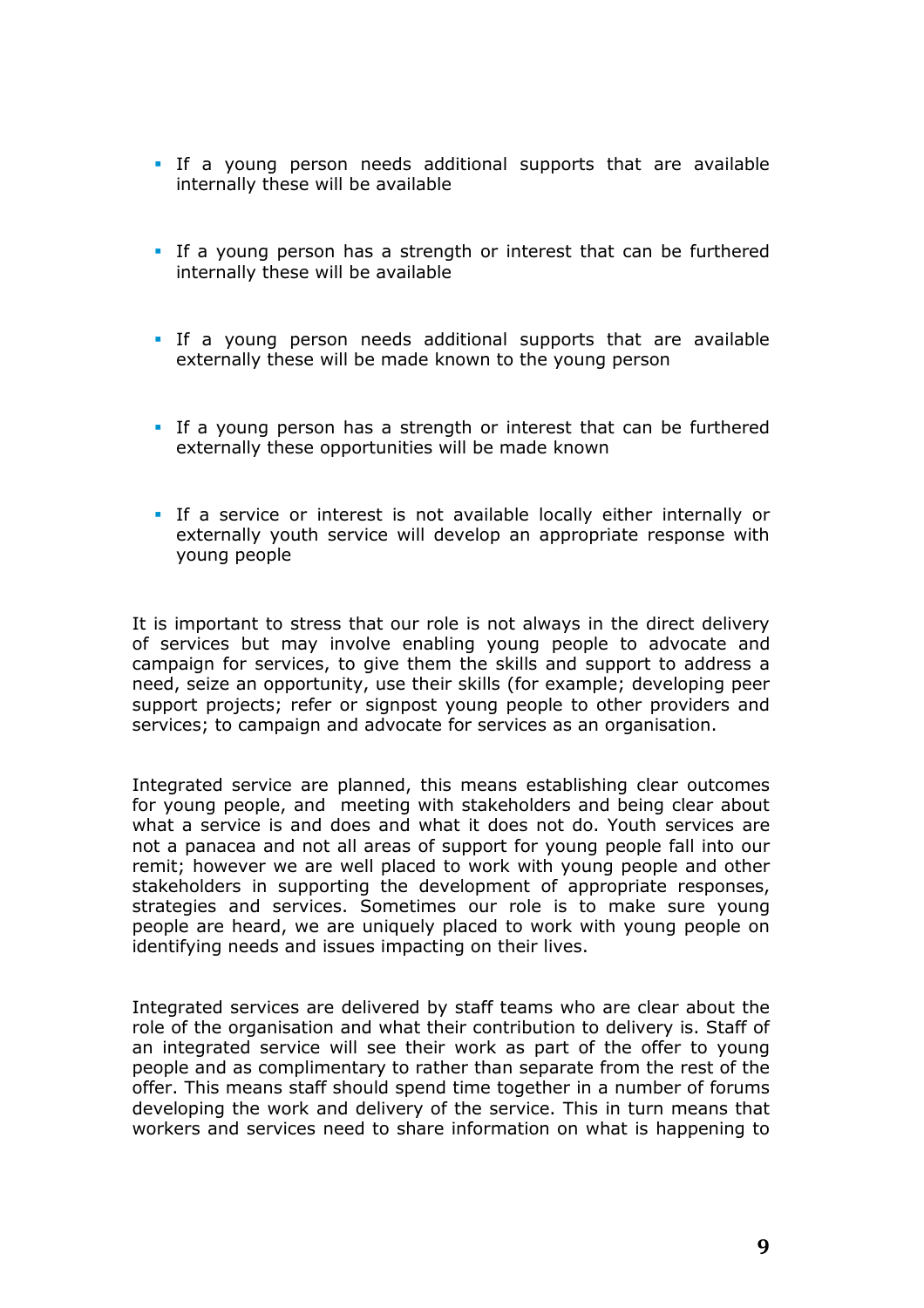and with the young people they work and are in contact with. Some examples of what this means in practice will help illustrate this point we would like RDs to identify integrated practice within their services.

Key points concerning integrated services for Youth Work Ireland are:

- That it is within youth work delivery and based on the principles and values thereof.
- That it is young person focused (as opposed to issue or service).
- That integration should be from the point of view of the young person.
- That the service offer is based on a local profile and is determined locally with young people and key stakeholders.
- The service offer should be clearly understandable and accessible.
- That integration should be understood by staff and volunteers and they should be clear about signposting and referral routes both internally and externally.
- That staff and volunteers should be able to work across boundaries to support a young person. As an example: a GDYP might as part of its work with a young person sign post them to a youth club. The youth worker might support the young person and club to engage with each other. The role of the youth worker here is one of supporting the young person to engage with the club this may involve high support initially but over a period there should be no need for the youth worker as the youth club is now accessible and filling the need identified by the initial referral to the youth club. Similarly a youth worker may refer a young person to a counselling service. The role of the youth worker is to support the young person to engage with and participate in that service.
- That Youth Work Ireland integrated services are clear and understandable to parents and communities.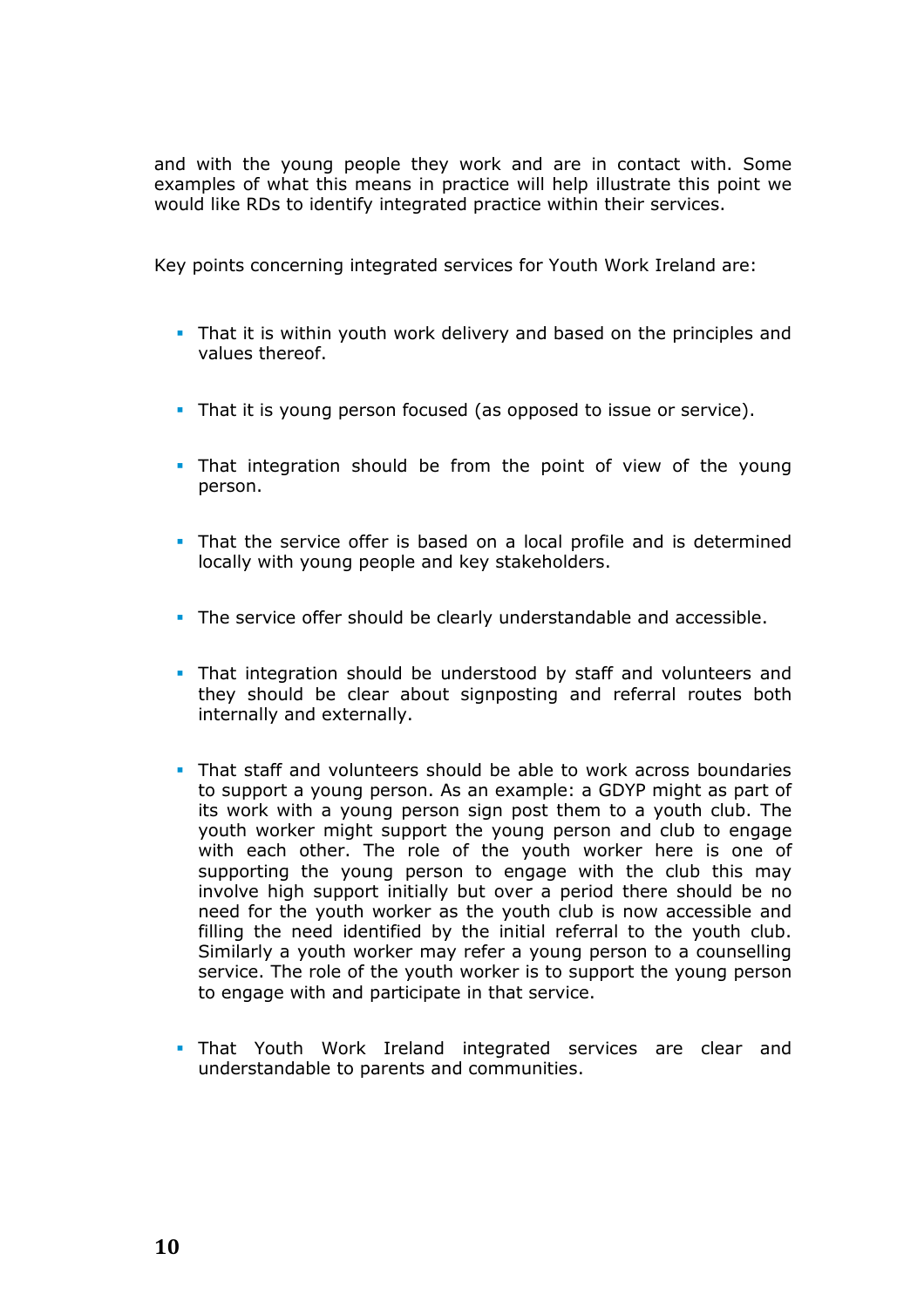- That a Youth Work Ireland integrated service is clear and understandable to other agencies and service providers who may wish to direct into the service.
- That a Youth Work Ireland integrated service is clear and understandable to funders and any other stakeholders.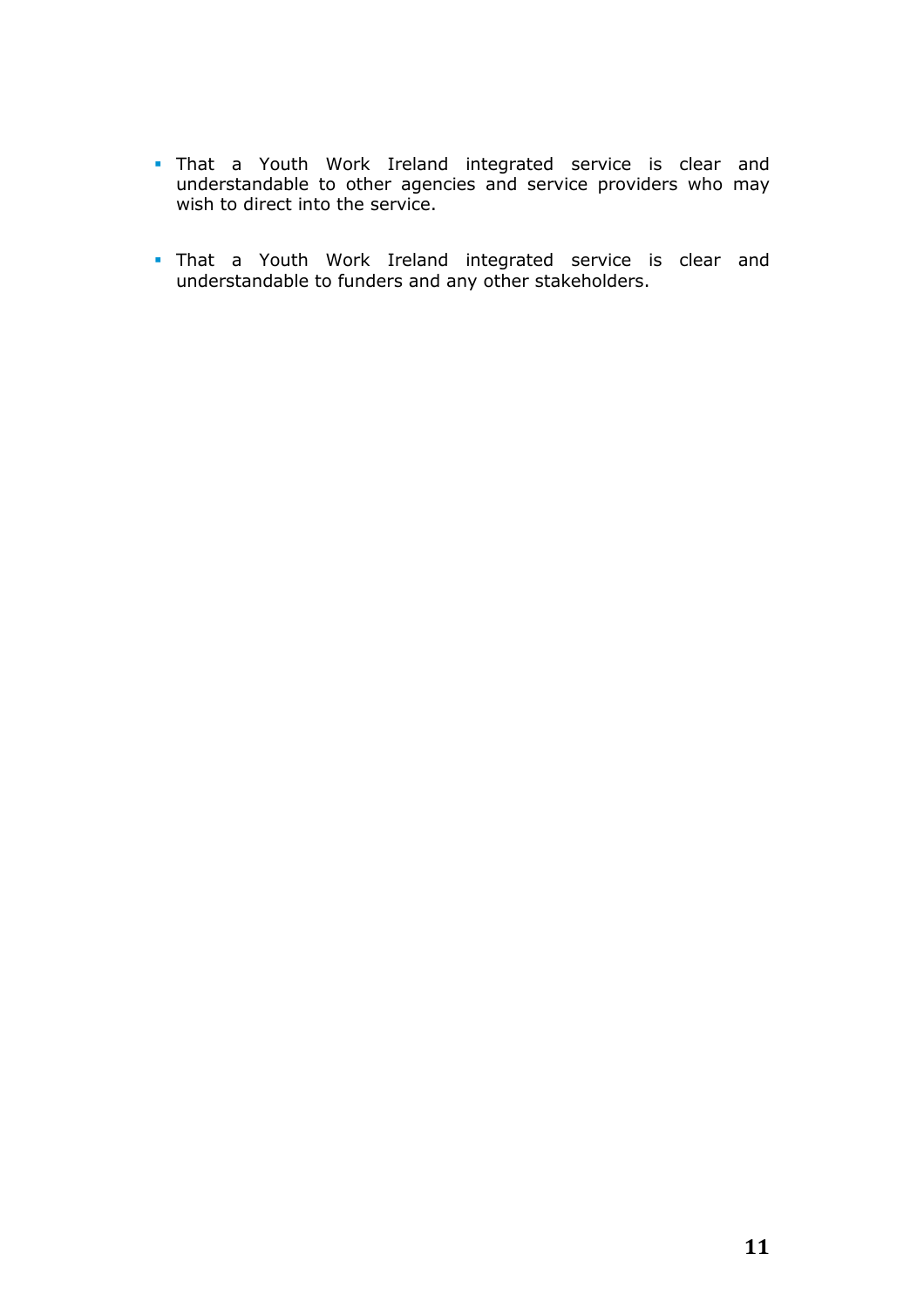## **What does this mean for Young People?**

Young People using a Youth Work Ireland Integrated Service can expect the following:

- Youth Work Ireland Youth Services will work with them to create a safe space; physically, mentally and spiritually.
- Youth Work Ireland Youth Services will work primarily from a person centred strengths based approach.
- Young people will be able to understand the local Youth Service and how it works.
- Services and programmes provided by Youth Work Ireland Youth Services are young person centred.
- Young people will know what services and programmes the Youth Services offers.
- Young people will be involved in the development of programmes within the Youth Service.
- Where a need for additional support is identified a young person may be signposted and supported to access other services that may or may not be provided by the Youth Service.
- Young people will know that all Youth Work Ireland Services are committed to the delivery of quality youth work.
- Young people will know that their participation within services and projects of young people is voluntary.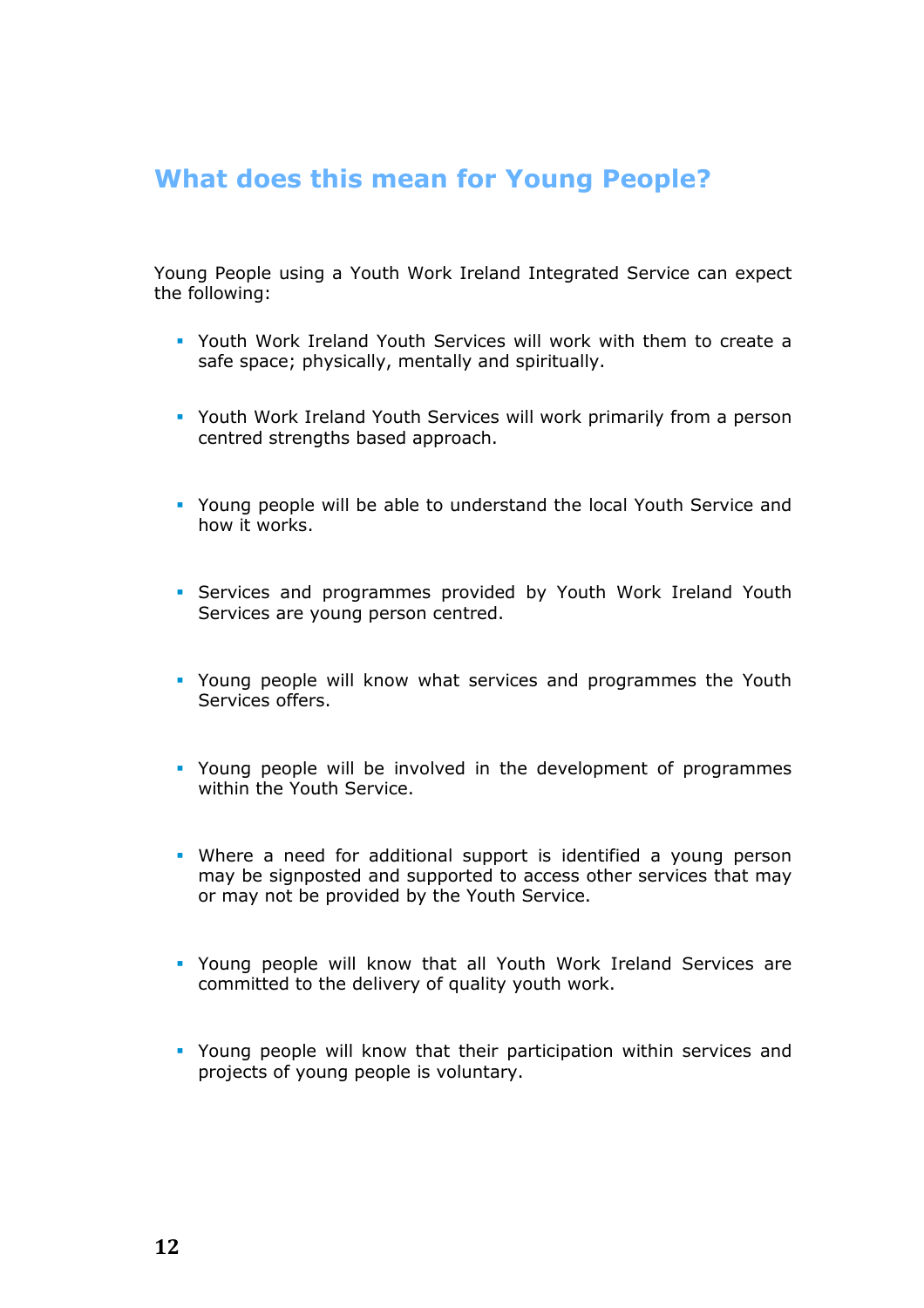- Young people will know that all Youth Work Ireland Youth Services will comply with Child protection legislation.
- Young people will know that all Youth Work Ireland Youth Services will comply with Health and Safety legislation.
- Young people will know that all Youth Work Ireland Youth Services will comply with equality legislation and best practice.
- Young people will know that all Youth Work Ireland Youth Services will comply with Data Protection legislation.
- Young people will know that Youth Work Ireland Youth Services can provide opportunities, for help and support.
- Youth Work encourages Young People to take on new challenges, face issues, reach potential, etc.
- All Youth Workers and Staff are working out of a common ethos and shared youth work philosophy.
- Young people will know that they can rely on the relationships they have with the organisation.
- Young people will know and respect the boundaries of their relationship with the organisation.
- Young people will know the limitations of confidentiality.
- Young people will know that they may be challenged but that any challenge will be respectful, supportive and involve reflection and facilitated analyses of what is being challenged.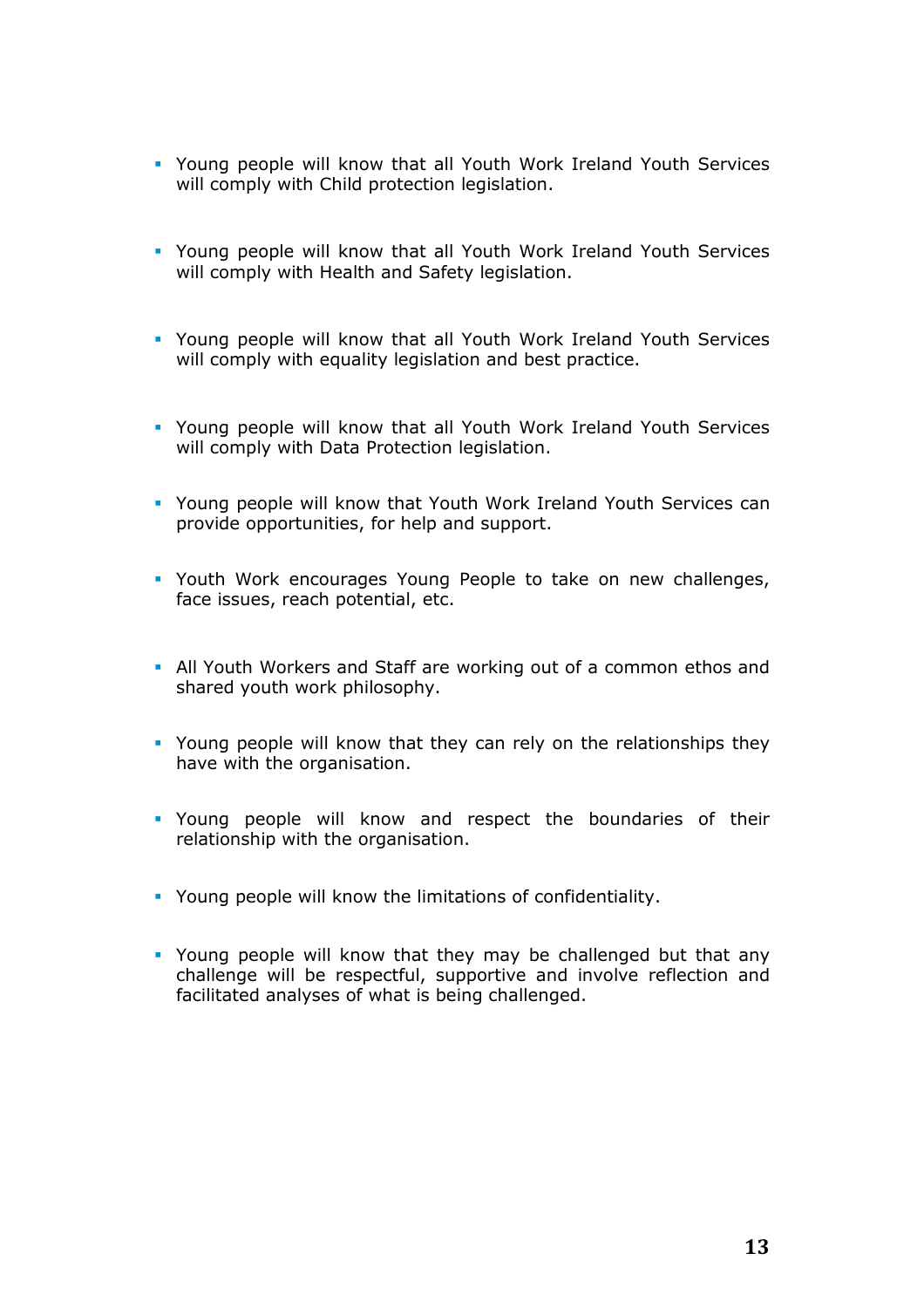## **Conclusions**

There are times where we will work on the basis of need or referral, it will always be clear to a young person why this is and will also be clear that we will work within the values of youth work.

The above expectations that a young person can have of a service can also be held by other stakeholders such as other services, funders, parents, staff and volunteers.

To achieve an integrated service does mean thinking about services and thinking across the organisation. Being clear about how our services look, how they work, what systems are needed, what boundaries are in place and what the role/mission of the service. When reduced to it most basic elements an integrated service has a clear focus on the young person and has a clear stated mission. Everything else is about delivering the mission in a planned, agreed and understandable way by using good planning and making clear what the offer is.

Developing integrated services raises questions and issues within the organisations that we are answering by planning and describing our work. Creating and working towards integrated service delivery has created an opportunity for Youth Work Ireland to be clear about what work we do with creating clarity for our funders, other services, parents, staff, volunteers and most importantly with young people. Whilst taking on a strong commitment to developing integrated services as a principle of our work has created an environment of change it is clear that this change is an agreed and shared direction that is valued by Youth Work Ireland services.

In conclusion an integrated service is about how we do and have been trying to do our work and will not merely be answered by developing the right structures; it is about the culture and focus of youth work. Integrated services have at their heart a commitment to young people, developing quality youth work, ensuring young people's participation, and building on the strengths that young people to ensure their full engagement in society.

.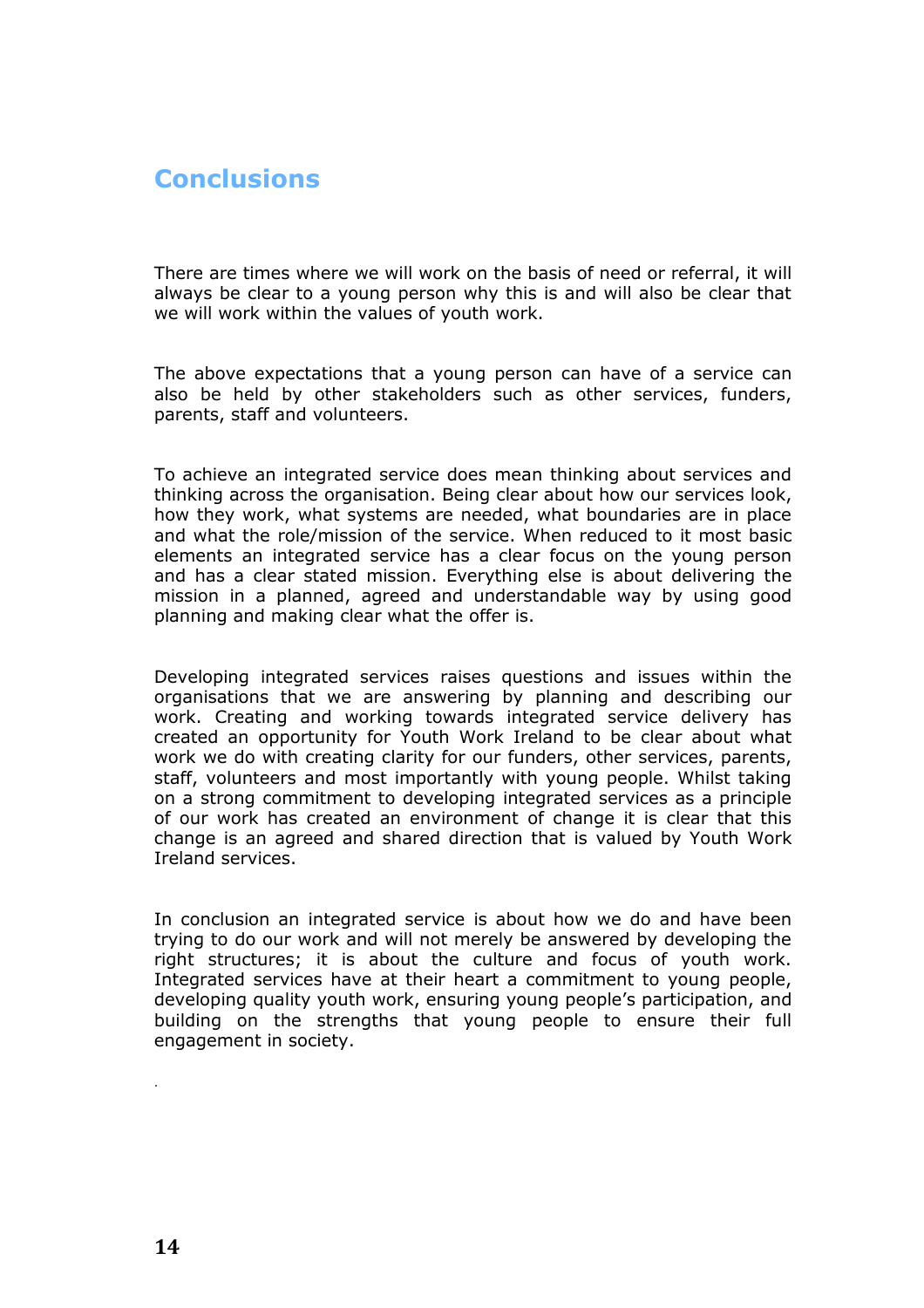## **Youth Work Ireland Integrated Youth Service Model**

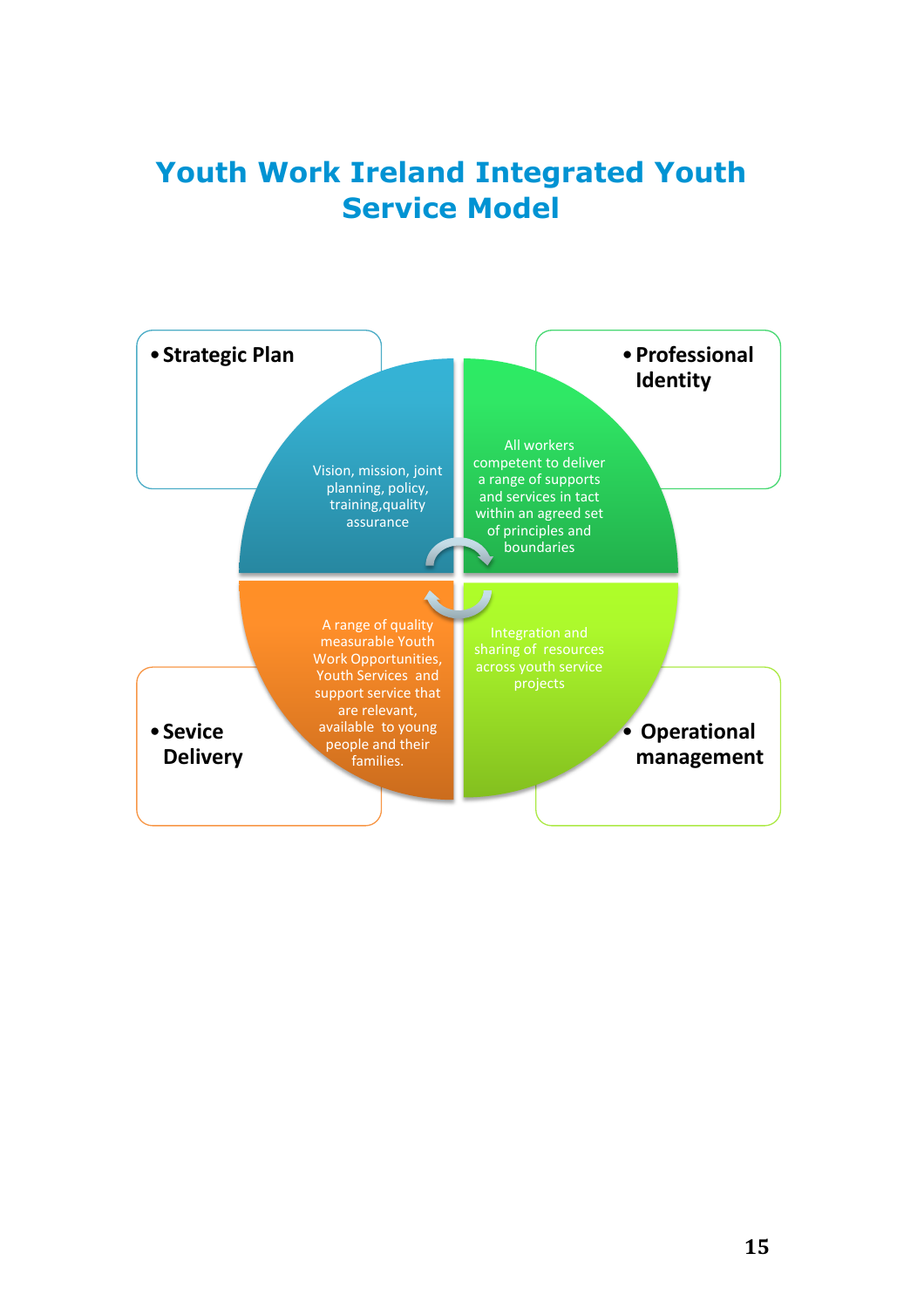## **Youth Work Ireland Members**

#### **CANAL COMMUNITIES REGIONAL YOUTH SERVICE**

23 Tyreconnell Road, Inchicore, Dublin 8. (t) 01-4738439 (f) 01-4738440 (e) info@ccrys.org (w) www.ccrys.org

#### **CARLOW REGIONAL YOUTH SERVICE**

Montgomery House, Athy Road, Carlow. (t) 059-9130476  $( f) 059 - 9140903$ (e) carlowys@iol.ie (w) www.carlowys.ie

#### **CDYS YOUTH WORK IRELAND**

Mallow Community Youth Centre, New Road, Mallow, Co. Cork. (t) 022-53526 (f) 022-53456 (e) admincdys@eircom.net (w) www.cdys.ie

#### **CLARE YOUTH SERVICE**

Carmody Street, Ennis, Co. Clare. (t) 065-6845350  $( f) 065 - 6829416$ (e) info@clareyouthservice.org (w) www.clareyouthservice.org

#### **DONEGAL YOUTH SERVICE**

16-18 Port Road, Letterkenny, Co. Donegal. (t) 074-9129630 (f) 074-9127612 (e) dys@eircom.net / yicletterkenny@eircom.net (w) www.donegalyouthservice.ie

#### **FDYS Ltd.**

FDYS, Francis Street, Wexford. (t) 053-9123262 (f) 053-9123880 (e) fdys@iol.ie (w) www.fdys.ie

#### **KERRY DIOCESAN YOUTH SERVICE**

Fairhill, Killarney, Co. Kerry.  $(t)$  064-6631748 (f) 064-6636770 (e) killarney@kdys.ie (w) www.kdys.ie

#### **KILDARE YOUTH SERVICES**

Canal Stores, Basin Street, Naas, Co. Kildare. (t) 045-897893 (f) 045-897966 (e) reception@kys.ie (w) www.kys.ie

#### **LIMERICK YOUTH SERVICE**

5 Lower Glentworth Street, Limerick.  $(t)$  061-412444 (f) 061-412795 (e) lys@limerickyouthservice.com (w) www.limerickyouthservice.com

#### **MEATH YOUTH FEDERATION**

14 Ludlow Street, Navan, Co. Meath.

- (t) 046-9022707
- (f) 046-9075239
- (e) myfed@eircom.net
- (w) www.community.meath.ie

#### **MIDLANDS REGIONAL YOUTH SERVICE**

13 Church Street, Athlone, Co. Westmeath. (t) 090-6477075 (f) 090-6477076 (e) info@mrys.org (w) www.mrys.org

#### **NORTH CONNAUGHT YOUTH & COMMUNITY SERVICE**

Rockwood Parade, Sligo (t) 071-9145578 (f) 071-9145578 (e) youthservices@eircom.net (w) www.ncycs.ie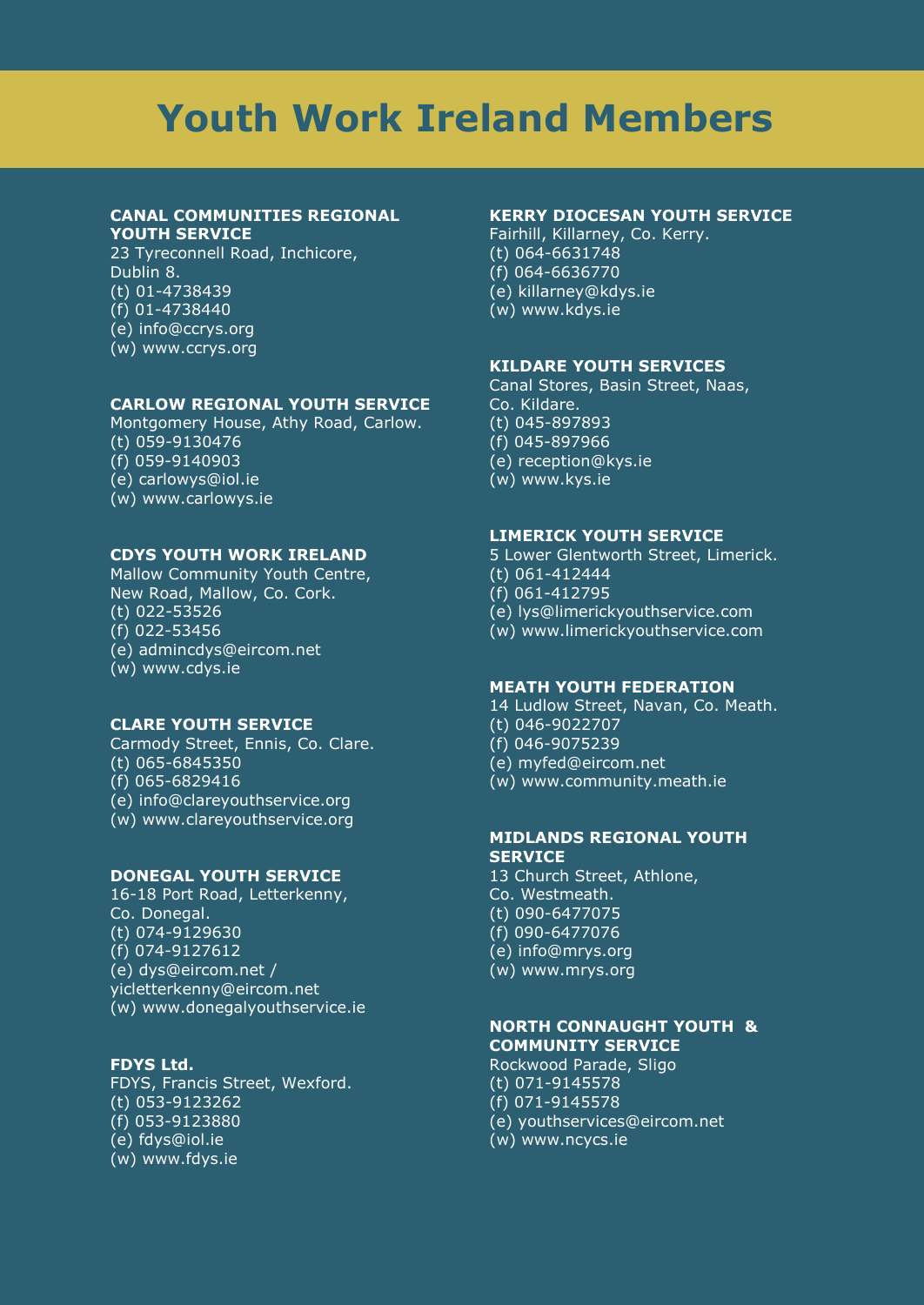#### **OSSORY YOUTH**

Desert Hall, New Street, Kilkenny. (t) 056-7761200 (f) 056-7752358 (e) admin@ossoryyouth.com (w) www.ossoryyouth.com

#### **TIPPERARY REGIONAL YOUTH SERVICE**

Croke Street, Thurles, Co. Tipperary. (t) 0504-23426 (f) 0504-23854 (e) trysmanager@eircom.net (w) www.trys.ie

#### **WATERFORD & SOUTH TIPPERARY COMMUNITY YOUTH SERVICE**

Edmund Rice Youth & Community Centre, Manor Street, Waterford. (t) 051-351105 (f) 051-355715 (e) wrys@iol.ie

#### **YOUTH WORK IRELAND CORK**

Gurranabraher Youth & Community Resource Centre (New Building), 11 Gurranabraher Road, Cork City (t) 021-4399862 (t) 021-4399204 (e) admin.youthworkirelandcork@gmail.com (w) www.ywicork.com

#### **COUNTY LONGFORD YOUTH SERVICE**

6 Earl Street, Longford. (t) 043-45555 (f) 043-48675 (e) longfordyouthservice@gmail.com

#### **YOUTH WORK IRELAND GALWAY**

41-43 Prospect Hill, Galway. (t) 091-561637 (f) 091-533643 (e) info@youthworkgalway.ie

(w) www.youthworkgalway.ie

#### **YOUTH WORK IRELAND LAOIS**

Shamrock House, Abbeyleix Road, Portlaoise, Co. Laois. (t) 057-8665010 (f) 057-8665010 (e) info@ywilaois.ie (w) www.ywilaois.ie

#### **YOUTH WORK IRELAND LOUTH**

Rivercourt Business Centre, Dundalk, Co. Louth (t) 042-9338323 (f) 042-9337953 (e) kevin@lyf.ie

#### **YOUTH WORK IRELAND MONAGHAN**

Youth Information Centre, York Street, Castleblayney, Co. Monaghan. (t) 042-9751979 (e) info@ywimonaghan.ie (w) www.youthworkireland.ie/monaghan

#### **YOUTH WORK IRELAND ROSCOMMON & N.E. GALWAY**

Castle Street, Roscommon.

- (t) 090-6625395
- (f) 090-6627398
- (e) yicrosc@eircom.net
- (w) www.roscommonyouth.ie